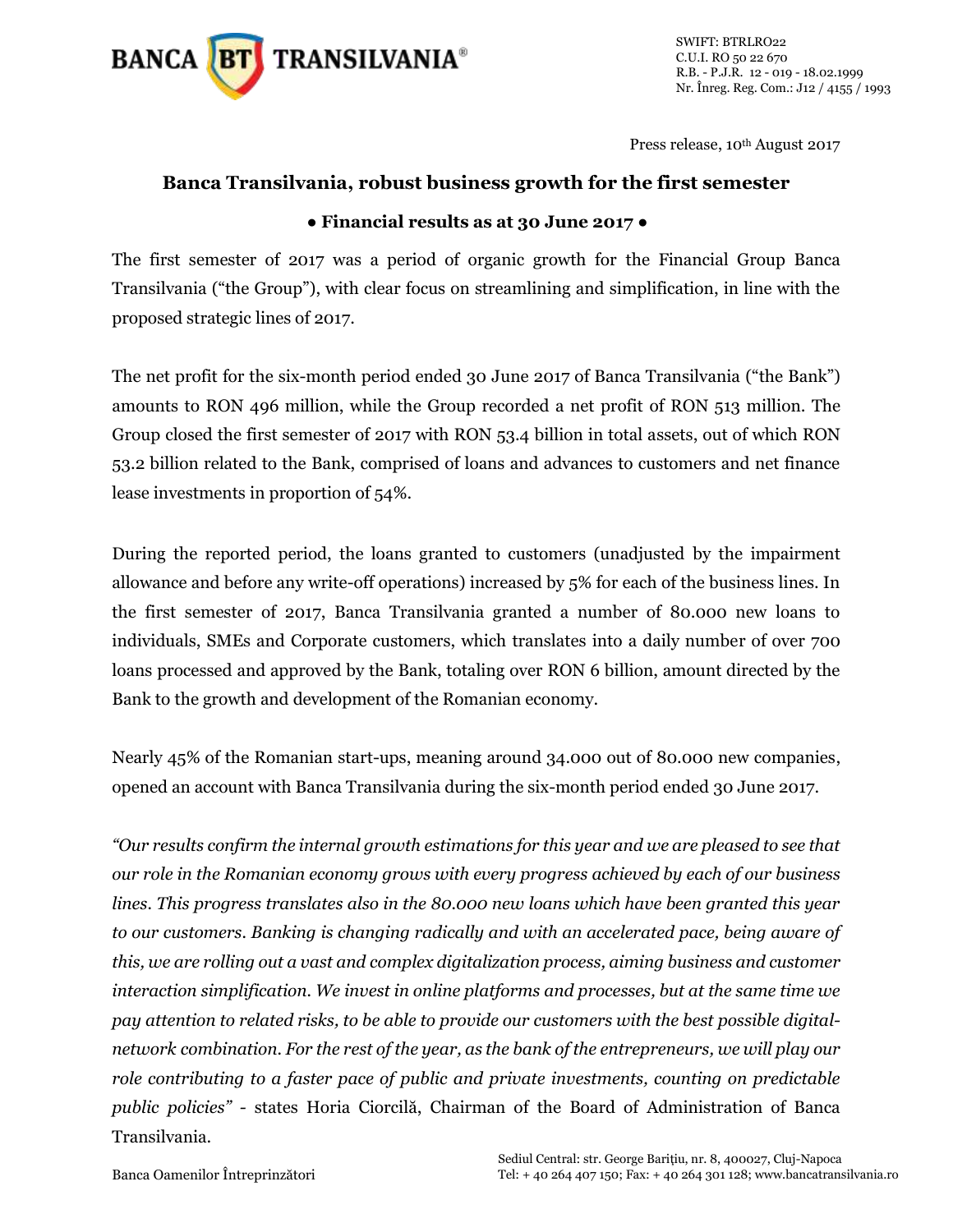

## **The growth of Banca Transilvania via strategic business lines and niche strategies. Information related to the first semester of 2017:**

- **SMEs & micro**: the number of active customers of Banca Transilvania increased by over 18% as compared with previous period (first semester of 2016) to nearly 230.000, while the first six months of 2017 brought 47% additional volumes of placements (RON 1.6 bn in 2017, as compared with RON 1.1 bn in 2016, partially driven by a re-segmentation of the company business lines). During this first half of the year [BT Mic](https://www.bancatransilvania.ro/bt-mic/) was launched, an entity dedicated entirely to financing small businesses. In only four months since its launching, [BT Mic](https://www.bancatransilvania.ro/bt-mic/) provided financing of RON 90 million to nearly 2.000 micro companies, with the purpose of enhancing the Bank's objective to sustain Romanian entrepreneurs. These Start-up segment complements the commercial clients' business lines which are formed of SMEs, mid corporate clients and large corporate clients.
- **Retail Banking:** As of 30 June 2017, Banca Transilvania numbered nearly 3 million cards issued to customers, with a transactional volume of RON 22 billion during the first six month of 2017. The number of payments concluded with cards exceeded 60% of the total number of transactions. Contactless payments increased as compared with previous period by 4.7 times as regards the number of transactions and by 5.9 times as regards the volumes of transactions. The Bank granted nearly 35.000 loans to its retail customers (excluding cards), with a significant increase for consumer loans as compared with the first semester of 2016: +24% in terms of volumes and +14% in terms of number. Through the loyalty program Star, dedicated to clients with shopping cards, BT developed partnerships with over 10,000 shops. Out of the 330,000 credit cards issued by BT, 320,000 are Star cards. The cards business is also part of the overall digitalisation plan of Banca Transilvania, during the first six months of 2017 a new shopping application [STAR.card](http://www.starbt.ro/appSTAR/) was launched, the [BT contactless](https://www.bancatransilvania.ro/bt-pay/) watch for payments instead of the classic cards was presented to the market and [Livia](https://www.bancatransilvania.ro/livia-bt/) robot that offers customers non-stop assistance regarding information of their current accounts, products and services via Facebook Messenger and Skype platforms became part of BT sales team.
- **Corporate Banking:** Banca Transilvania is following its strategic guidelines designed for this business segment, with focus on digitalization, specialisation and continuous improvement of customer experience. During this semester, the Bank has finalized the implementation of differentiated approach between Large Corporate clients and Mid Corporate clients, including dedicated separate teams. The highlights for the first six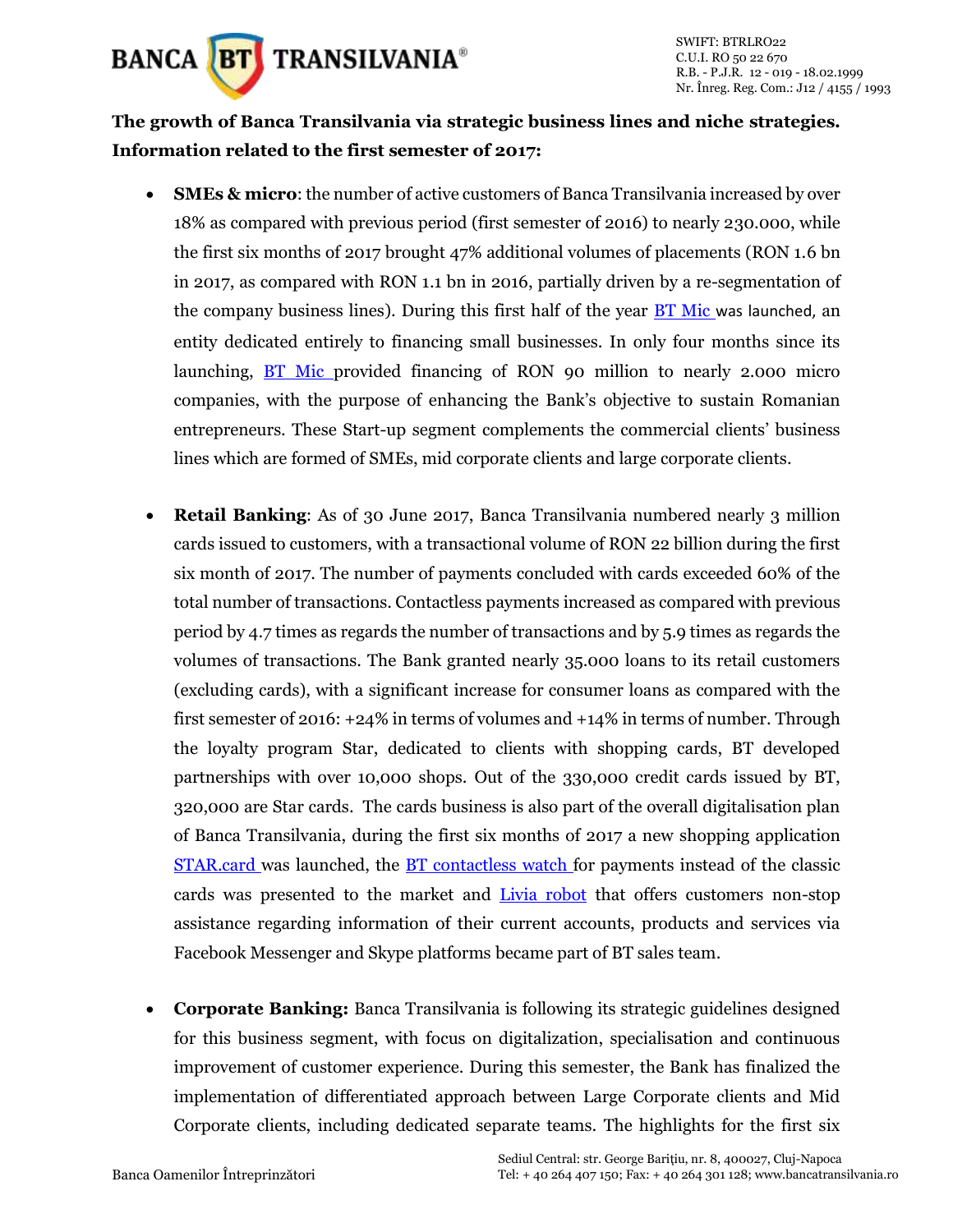

SWIFT: BTRLRO22 C.U.I. RO 50 22 670 R.B. - P.J.R. 12 - 019 - 18.02.1999 Nr. Înreg. Reg. Com.: J12 / 4155 / 1993

month of 2017 included, beside a significant lending activity (new production of loans rising to RON 2.8 bn), a higher level of cash management transactions (customers' turnover amounted to RON 72 bn triggering the growth of non-risk revenues in total revenues by 5.4% as compared with the first semester of 2016). Other developments worth to be mentioned are: implementation of digital signature system for the benefit of Large Corporate clients; the option of automated reconciliation of bank statements provided by BT Ultra ERP and the upgrade of the factoring platform. Also, Banca Transilvania was a more active presence on the syndicated loans and on the capital market, participating to important transactions.

- **Banking services and products offered via internet and mobile banking:** 900 thousands of the Bank's customers are enjoying internet banking services, while over 300 thousands customers are using mobile banking.
- **Streamlining of products and services:** the Bank's strategy towards the streamlining of its range of products and services contributed greatly to the 12.7% growth rate of the operating revenues obtained from commission, as a result of an increased volumes of transactions.

## **Other information:**

- Banca Transilvania contributed to the State Budget, in its own name and on behalf of its employees and customers, with taxes and contributions amounting to over RON 2.1 billion in the last 5 years, out of which RON 165 million related to the first semester of 2017.
- Banca Transilvania continued its involvement and dedication to the community, by employing, solely in the first semester of 2017, RON 13.4 million into programs designed to tackle financial education issues, entrepreneurship, sports, cultural events and social causes.
- The capital adequacy ratio of Banca Transilvania is 18,35%, without including the results of the first semester of 2017.
- The NPE ratio is 8,1%, while the coverage ratio is 65% (total impairment allowances allocated to non-performing exposures, as defined by EBA guidelines).